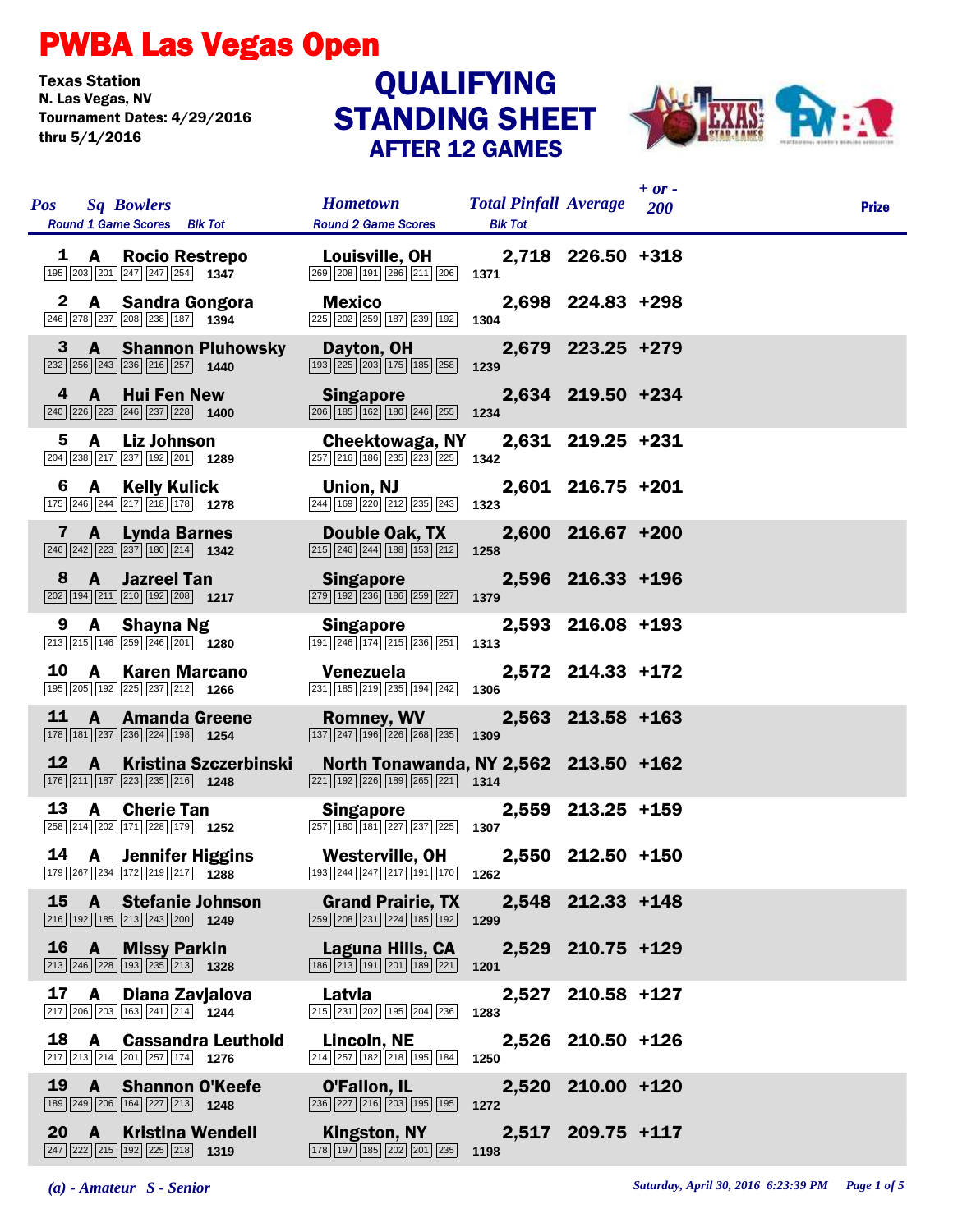|                 | Pos Sq Bowlers<br>Round 1 Game Scores Blk Tot                                                                                              | <b>Hometown</b><br><b>Round 2 Game Scores</b>                                                                        | <b>Total Pinfall Average</b><br><b>Blk Tot</b> |                   | $+ or -$<br><b>200</b> | <b>Prize</b> |
|-----------------|--------------------------------------------------------------------------------------------------------------------------------------------|----------------------------------------------------------------------------------------------------------------------|------------------------------------------------|-------------------|------------------------|--------------|
| 21              | <b>Danielle McEwan</b><br>A<br>236 213 206 197 181 216 1249                                                                                | <b>Stony Point, NY</b><br>$\overline{229}$ $\overline{225}$ 181 $\overline{238}$ $\overline{204}$ 186 1263           |                                                | 2,512 209.33 +112 |                        |              |
|                 | 22S A Carolyn Dorin-Ballard<br>201 190 237 210 196 225 1259                                                                                | Keller, TX<br>205 223 237 200 199 187                                                                                | 1251                                           | 2,510 209.17 +110 |                        |              |
| 23              | $\mathbf{A}$<br><b>Liz Kuhlkin</b><br>254 257 226 190 192 179 1298                                                                         | <b>Schenectady, NY</b><br>$\boxed{150}$ $\boxed{183}$ $\boxed{213}$ $\boxed{257}$ $\boxed{223}$ $\boxed{184}$        | 1210                                           | 2,508 209.00 +108 |                        |              |
|                 | 24 A Jodi Woessner<br>$\boxed{201}$ 174 150 196 224 179 1124                                                                               | Oregon, OH<br>$\boxed{232}\boxed{229}\boxed{234}\boxed{236}\boxed{211}\boxed{235}$                                   | 1377                                           | 2,501 208.42 +101 |                        |              |
| 25              | A<br><b>Brenda Padilla</b><br>192 235 191 194 227 244 1283                                                                                 | <b>Mansfield, TX</b><br>215 199 214 174 236 177                                                                      | 1215                                           | 2,498 208.17      | +98                    |              |
| 26              | <b>A</b> Ashly Galante<br>203 234 211 181 179 233 1241                                                                                     | Palm Harbor, FL<br>224 199 233 202 235 150                                                                           | 1243                                           | 2,484 207.00      | +84                    |              |
| 27              | $\overline{A}$<br><b>Mariana Ayala</b><br>189 213 213 223 242 177 1257                                                                     | <b>Grand Prairie, TX</b><br>$\boxed{178}$ $\boxed{199}$ $\boxed{211}$ $\boxed{179}$ $\boxed{233}$ $\boxed{214}$ 1214 |                                                | 2,471 205.92      | $+71$                  |              |
| 28              | $\mathbf{A}$<br><b>Thia Falbo</b><br>156 143 217 159 269 237 1181                                                                          | Greensburg, PA<br>$\boxed{196}\boxed{200}\boxed{206}\boxed{225}\boxed{255}\boxed{195}$                               | 1277                                           | 2,458 204.83      | $+58$                  |              |
| 29              | A<br><b>Brandi Branka</b><br>193 179 222 164 199 244 1201                                                                                  | <b>Fairview Hgts, IL</b><br>$\boxed{202}\boxed{205}\boxed{200}\boxed{188}\boxed{227}\boxed{224}$ 1246                |                                                | 2,447 203.92      | $+47$                  |              |
| 30              | <b>A</b> Leanne Hulsenberg<br>$\boxed{207}$ 172 183 181 212 228 1183                                                                       | <b>Pleasant View, UT</b><br>173 184 224 230 207 245 1263                                                             |                                                | 2,446 203.83      | $+46$                  |              |
| 31              | <b>A</b><br><b>Maria Jose Rodriguez</b><br>$\boxed{226}$ $\boxed{200}$ $\boxed{215}$ $\boxed{242}$ $\boxed{227}$ $\boxed{213}$ <b>1323</b> | Austin, TX<br>$\boxed{183}$ $\boxed{163}$ $\boxed{196}$ $\boxed{200}$ $\boxed{192}$ $\boxed{183}$ 1117               |                                                | 2,440 203.33      | $+40$                  |              |
| 32 <sub>2</sub> | $\mathbf{A}$<br><b>Elysia Current</b><br>195 210 184 154 257 226 1226                                                                      | Ephrata, PA<br>$\boxed{181}$ $\boxed{199}$ $\boxed{220}$ $\boxed{211}$ $\boxed{204}$ $\boxed{174}$ <b>1189</b>       |                                                | 2,415 201.25      | $+15$                  |              |
|                 | <b>Cut Line</b><br><b>Cash Line</b>                                                                                                        |                                                                                                                      |                                                |                   |                        |              |
|                 | 33 A Megan Kelly<br>245 168 171 196 221 203 1204                                                                                           | Dayton, OH<br>$\boxed{210}$ 180 $\boxed{211}$ $\boxed{225}$ 180 $\boxed{204}$ 1210                                   |                                                | 2,414 201.17      | $+14$                  |              |
|                 | 34 A Linda Walbaum<br>223 213 226 205 213 214 1294                                                                                         | <b>Brighton, CO</b><br>198 162 188 211 194 163 1116                                                                  |                                                | 2,410 200.83 +10  |                        |              |
|                 | <b>Brandi Calderon</b><br>$\mathbf{A}$<br>$\boxed{171}$ $\boxed{199}$ $\boxed{190}$ $\boxed{215}$ $\boxed{221}$ $\boxed{209}$ <b>1205</b>  | Tempe, AZ<br>$\boxed{191}\boxed{211}\boxed{217}\boxed{187}\boxed{200}\boxed{199}$                                    | 1205                                           | 2,410 200.83      | $+10$                  |              |
|                 | 36 A<br><b>Brittany Himmelreich</b><br>231 215 247 235 196 214 1338                                                                        | Cressona, PA<br>$\boxed{178}$ $\boxed{206}$ $\boxed{170}$ $\boxed{146}$ $\boxed{183}$ $\boxed{182}$                  | 1065                                           | 2,403 200.25      | $+3$                   |              |
| 37              | A Adrianne Barela (a)<br>192 209 253 158 279 195 1286                                                                                      | <b>Henderson, NV</b><br>175 212 222 156 180 171                                                                      | 1116                                           | 2,402 200.17      | $+2$                   |              |
|                 | 38 A<br><b>Emily Peterson (a)</b><br>$\boxed{165}\boxed{213}\boxed{202}\boxed{205}\boxed{222}\boxed{268}$ 1275                             | West Fargo, ND<br>166 209 199 173 188 181                                                                            | 1116                                           | 2,391 199.25      | $-9$                   |              |
|                 | <b>Bryanna Cote</b><br>A —<br>$\boxed{223}$ 184 179 221 170 226 1203                                                                       | <b>Red Rock, AZ</b><br>191 194 196 224 200 183                                                                       | 1188                                           | 2,391 199.25      | $-9$                   |              |
|                 | 40 A<br><b>Lindsay Boomershine</b><br>181 209 206 157 210 194 1157                                                                         | Perry, UT<br>150 269 223 191 198 199                                                                                 | 1230                                           | 2,387 198.92      | $-13$                  |              |
|                 | 41S A Debbie Ayers<br>197 171 191 217 192 235 1203                                                                                         | La Mesa, CA<br>167 194 200 223 209 185                                                                               | 1178                                           | 2,381 198.42      | $-19$                  |              |
| 42              | A Summer Jasmin<br>191 226 198 233 210 174 1232                                                                                            | <b>Beckley, WV</b><br>$\boxed{200}$ $\boxed{193}$ $\boxed{188}$ $\boxed{161}$ $\boxed{190}$ $\boxed{215}$            | 1147                                           | 2,379 198.25      | $-21$                  |              |
|                 | <b>A</b> Wendy Macpherson<br>$\boxed{157}$ $\boxed{171}$ $\boxed{223}$ $\boxed{212}$ $\boxed{184}$ $\boxed{192}$ <b>1139</b>               | <b>Henderson, NV</b><br>$\boxed{155}$ $\boxed{221}$ $\boxed{262}$ $\boxed{212}$ $\boxed{218}$ $\boxed{172}$          | 1240                                           | 2,379 198.25 -21  |                        |              |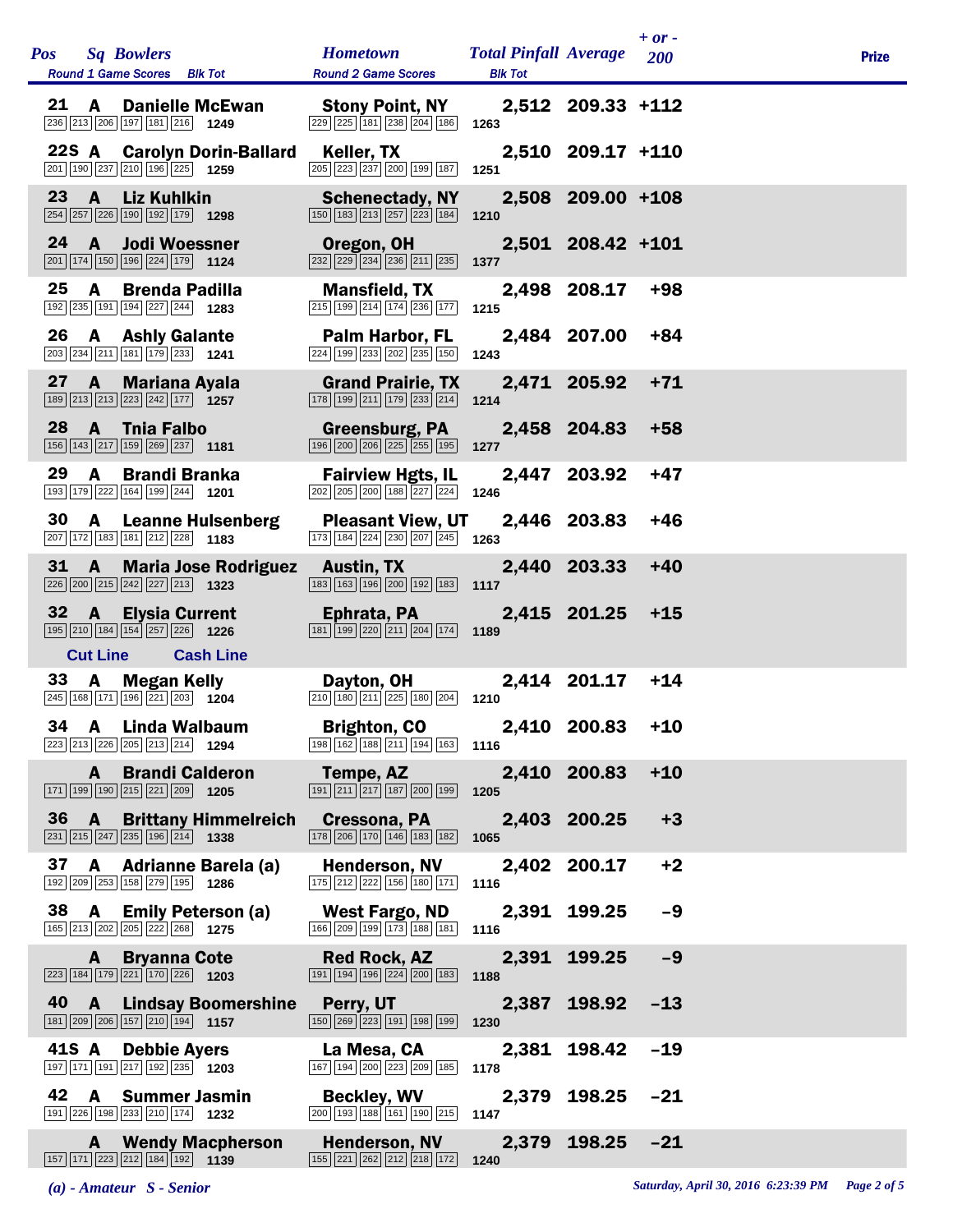|    |              | Pos Sq Bowlers<br><b>Round 1 Game Scores</b> Blk Tot                                                                     |                                 | <b>Hometown</b><br><b>Round 2 Game Scores</b>                                                                         | <b>Total Pinfall Average</b><br><b>Blk Tot</b> |                   | $+$ or -<br>200 | <b>Prize</b> |
|----|--------------|--------------------------------------------------------------------------------------------------------------------------|---------------------------------|-----------------------------------------------------------------------------------------------------------------------|------------------------------------------------|-------------------|-----------------|--------------|
| 44 |              | $\boxed{190}$ $\boxed{202}$ $\boxed{219}$ $\boxed{189}$ $\boxed{181}$ $\boxed{192}$ <b>1173</b>                          |                                 | A Jacqueline Carbonetto Blauvelt, NY<br>186 257 178 191 196 193                                                       | 1201                                           | 2,374 197.83      | $-26$           |              |
| 45 |              | <b>A</b> Ashley Rucker<br>254 158 257 215 204 179 1267                                                                   |                                 | <b>Bartlesville, OK</b><br>$\boxed{203}$ 191 224 162 137 183 1100                                                     |                                                | 2,367 197.25      | $-33$           |              |
| 46 |              | <b>A</b> Erin McCarthy<br>164 212 177 209 140 204 1106                                                                   |                                 | Omaha, NE<br>$\boxed{172}$ $\boxed{267}$ $\boxed{215}$ $\boxed{167}$ $\boxed{226}$ $\boxed{203}$                      | 1250                                           | 2,356 196.33      | $-44$           |              |
| 47 | <b>A</b>     | <b>Josie Earnest</b><br>$\boxed{192}$ $\boxed{163}$ $\boxed{204}$ $\boxed{191}$ $\boxed{203}$ $\boxed{213}$ <b>1166</b>  |                                 | Nashville, TN<br>215 208 189 180 191 202                                                                              | 1185                                           | 2,351 195.92      | $-49$           |              |
| 48 | $\mathbf{A}$ | Keli Callahan (a)<br>$\boxed{228}$ $\boxed{213}$ 181 157 193 225 1197                                                    |                                 | Las Vegas, NV<br>184 179 203 169 203 207                                                                              | 1145                                           | 2,342 195.17      | $-58$           |              |
| 49 | A            | <b>Kerry Smith</b><br>222 133 181 232 169 238 1175                                                                       |                                 | <b>New Holland, PA</b><br>234 210 170 178 170 203                                                                     | 1165                                           | 2,340 195.00      | $-60$           |              |
| 50 | A            | <b>Clara Guerrero</b><br>243 191 188 193 186 203 1204                                                                    |                                 | <b>Pflugerville, TX</b><br>$\boxed{222}\boxed{216}\boxed{180}\boxed{187}\boxed{160}\boxed{170}$                       | 1135                                           | 2,339 194.92      | -61             |              |
|    | A            | Rina Sabo (a)<br>$\boxed{177}$ $\boxed{164}$ $\boxed{201}$ $\boxed{225}$ $\boxed{225}$ $\boxed{211}$ <b>1203</b>         |                                 | <b>Bennett, CO</b><br>$\boxed{178}$ $\boxed{180}$ $\boxed{191}$ $\boxed{203}$ $\boxed{175}$ $\boxed{209}$ <b>1136</b> |                                                | 2,339 194.92      | $-61$           |              |
| 52 |              | $\boxed{211}$ 157 201 238 207 164 1178                                                                                   |                                 | A Catherine Rawsthorne Tacoma, WA<br>167 180 194 233 193 193                                                          | 1160                                           | 2,338 194.83      | $-62$           |              |
| 53 | A            | <b>Natalie Goodman</b><br>190 203 241 156 199 193 1182                                                                   |                                 | O'Fallon, IL<br>201 167 178 205 191 211                                                                               | 1153                                           | 2,335 194.58      | $-65$           |              |
| 54 | A            | <b>Samantha Schaden</b><br>185 233 163 190 178 205 1154                                                                  |                                 | <b>Baltimore, MD</b><br>$\boxed{182}\boxed{166}\boxed{223}\boxed{185}\boxed{197}\boxed{210}$                          | 1163                                           | 2,317 193.08      | $-83$           |              |
|    |              | 55S A Yuka Tsuchiya<br>$\boxed{213}$ $\boxed{235}$ $\boxed{174}$ $\boxed{190}$ $\boxed{211}$ $\boxed{223}$ <b>1246</b>   |                                 | <b>Japan</b><br>$\boxed{164}$ $\boxed{175}$ $\boxed{189}$ $\boxed{182}$ $\boxed{165}$ $\boxed{195}$                   | 1070                                           | 2,316 193.00      | $-84$           |              |
|    |              | 56 A Akiko Suzuki (a)<br>$\boxed{197}$ $\boxed{236}$ $\boxed{177}$ $\boxed{209}$ $\boxed{199}$ $\boxed{160}$ <b>1178</b> |                                 | Japan<br>$\boxed{222}$ 190 188 149 182 203                                                                            | 1134                                           | 2,312 192.67      | $-88$           |              |
|    |              | 57 A Genie Franklin (a)                                                                                                  |                                 | Frisco, TX<br>155 178 248 176 207 191 1155 194 189 205 204 181 180 1153                                               |                                                | 2,308 192.33      | $-92$           |              |
|    |              | 58 A Tina Williams (a)<br>226 178 194 226 138 169 1131                                                                   |                                 | <b>Phoenix, AZ</b><br>$\boxed{235}$ 170 186 193 180 212 1176                                                          |                                                | 2,307 192.25 -93  |                 |              |
| 59 | $\mathbf{A}$ | <b>Daphne Tan</b><br>$\boxed{185}$ $\boxed{153}$ $\boxed{212}$ $\boxed{197}$ $\boxed{178}$ $\boxed{223}$ <b>1148</b>     |                                 | <b>Singapore</b><br>$\boxed{234}$ $\boxed{154}$ $\boxed{182}$ $\boxed{193}$ $\boxed{196}$ $\boxed{188}$               | 1147                                           | 2,295 191.25 -105 |                 |              |
|    |              | 162 207 178 210 201 213 1171                                                                                             | 60 A Cassandra Molbeck          | Sussex, WI<br>$\boxed{196}$ $\boxed{200}$ $\boxed{226}$ $\boxed{190}$ $\boxed{140}$ $\boxed{169}$                     | 1121                                           | 2,292 191.00 -108 |                 |              |
| 61 | A            | 171 185 277 242 228 193 1296                                                                                             | Takiko Naganawa (a)             | Japan<br>175 160 171 147 168 174                                                                                      | 2,291<br>995                                   | 190.92 -109       |                 |              |
| 62 |              | A Lilia Robles<br>232 192 171 195 178 206 1174                                                                           |                                 | <b>Mexico</b><br>216 186 184 160 177 188                                                                              | 1111                                           | 2,285 190.42 -115 |                 |              |
| 63 | $\mathbf{A}$ | Kayla Bandy<br>$\boxed{185}$ $\boxed{165}$ $\boxed{209}$ $\boxed{192}$ $\boxed{182}$ $\boxed{179}$ 1112                  |                                 | Salisbury, MD<br>$\boxed{182}$ $\boxed{192}$ $\boxed{205}$ $\boxed{190}$ $\boxed{198}$ $\boxed{201}$                  | 2,280<br>1168                                  | $190.00 - 120$    |                 |              |
| 64 | $\mathbf{A}$ | Kim Adler (a)<br>$\boxed{210}$ 183 156 192 196 193 1130                                                                  |                                 | <b>Ojo Caliente, NM</b><br>$\boxed{158}$ $\boxed{171}$ $\boxed{230}$ $\boxed{181}$ $\boxed{188}$ $\boxed{204}$        | 1132                                           | 2,262 188.50 -138 |                 |              |
|    | S A          | <b>Robin Romeo</b><br>172 172 171 202 192 186 1095                                                                       |                                 | Newhall, CA<br>171 193 205 184 178 236                                                                                | 1167                                           | 2,262 188.50 -138 |                 |              |
| 66 | <b>A</b>     | 176 212 213 217 183 197 198                                                                                              | Anggie Ramirez-Perea Austin, TX | 155 192 173 186 141 215                                                                                               | 1062                                           | 2,260 188.33 -140 |                 |              |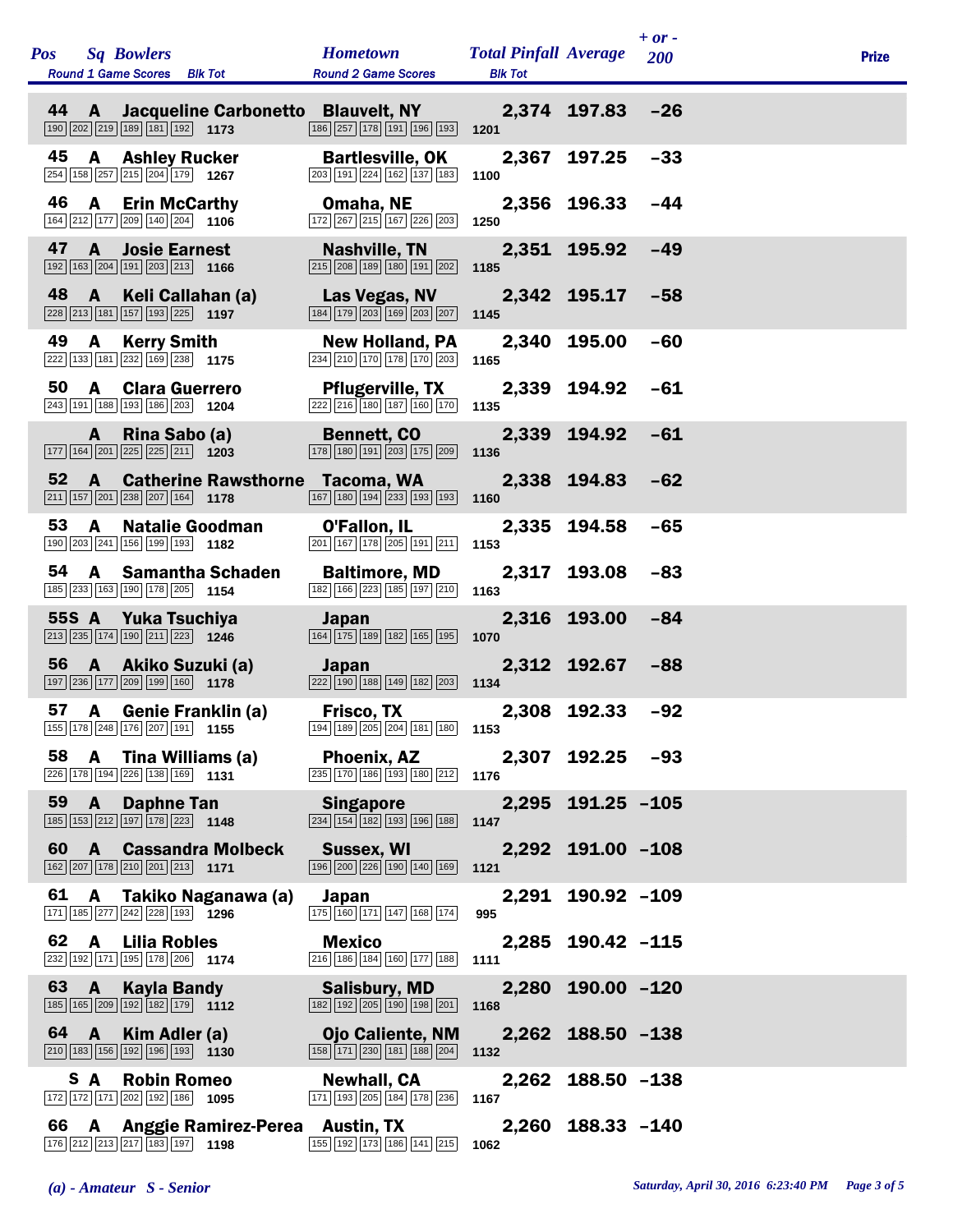|       |              | Pos Sq Bowlers<br><b>Round 1 Game Scores</b> Blk Tot                        | <b>Hometown</b><br><b>Round 2 Game Scores</b>                                                                          | <b>Total Pinfall Average</b> 200<br><b>Blk Tot</b> |                   | $+ or -$ | <b>Prize</b> |
|-------|--------------|-----------------------------------------------------------------------------|------------------------------------------------------------------------------------------------------------------------|----------------------------------------------------|-------------------|----------|--------------|
| 67 A  |              | Kiyoko McDonald (a)<br>$\boxed{211}$ 183 190 182 201 208 1175               | <b>McKinney, TX</b><br>$\boxed{158}$ $\boxed{137}$ $\boxed{177}$ $\boxed{199}$ $\boxed{206}$ $\boxed{194}$ <b>1071</b> |                                                    | 2,246 187.17 -154 |          |              |
|       |              | 68 A Matsuoka Mihoko (a)<br>167 222 192 178 175 170 1104                    | <b>Japan Marina Marina Structure</b><br>190 207 200 232 137 174                                                        | 1140                                               | 2,244 187.00 -156 |          |              |
| 69S A |              | <b>Tish Johnson</b><br>173 198 191 169 226 212 1169                         | Colorado Springs, CO 2,237 186.42 -163<br>174 176 160 186 206 166 1068                                                 |                                                    |                   |          |              |
|       |              | 70 A Marcia Kloempken (a) Pleasant View, UT<br>172 204 152 180 214 217 1139 | $\boxed{205}$ $\boxed{190}$ $\boxed{150}$ $\boxed{173}$ $\boxed{174}$ $\boxed{199}$                                    | 1091                                               | 2,230 185.83 -170 |          |              |
| 71 A  |              | Hiromi Susumu (a)<br>208 220 204 188 193 179 1192                           | Japan<br>$\boxed{166}$ $\boxed{151}$ $\boxed{202}$ $\boxed{150}$ $\boxed{187}$ $\boxed{181}$ <b>1037</b>               |                                                    | 2,229 185.75 -171 |          |              |
|       | A            | <b>Heather D'Errico</b><br>184 137 174 208 248 195 1146                     | <b>Rochester, NY</b><br>176 175 183 171 196 182                                                                        | 1083                                               | 2,229 185.75 -171 |          |              |
| 73    | A            | Jessica Lesagonicz<br>174 206 188 201 225 142 1136                          | Atlanta, GA<br>238 173 167 188 167 159                                                                                 | 1092                                               | 2,228 185.67 -172 |          |              |
|       |              | 74 A Elise Bolton<br>178 180 180 192 186 237 1153                           | <b>Merritt Island, FL</b><br>199 146 179 208 152 180                                                                   | 1064                                               | 2,217 184.75 -183 |          |              |
| 75 A  |              | <b>Kerrie Watson</b><br>178 187 170 180 202 166 1083                        | <b>Canada</b><br>155 206 148 183 235 205                                                                               | 1132                                               | 2,215 184.58 -185 |          |              |
|       |              | 76 A Gabriella Mayfield<br>193 168 236 189 226 204 1216                     | Lake Isabella, CA<br>169 147 176 182 157 167                                                                           | 998                                                | 2,214 184.50 -186 |          |              |
| 77S A |              | Paula Vidad<br>156 199 187 180 167 176 1065                                 | <b>Sun City, CA</b><br>221 176 169 184 200 177                                                                         | 1127                                               | 2,192 182.67 -208 |          |              |
| 78    | $\mathbf{A}$ | <b>Christina Kinney (a)</b><br>179 168 179 158 188 191 1063                 | Las Vegas, NV<br>$\boxed{181}$ $\boxed{199}$ $\boxed{150}$ $\boxed{170}$ $\boxed{191}$ $\boxed{235}$                   | 1126                                               | 2,189 182.42 -211 |          |              |
| 79    | A            | <b>Kaidee Sutphin</b><br>191 176 180 183 222 182 1134                       | <b>Mount Dora, FL</b><br>$\boxed{195}$ $\boxed{158}$ $\boxed{168}$ $\boxed{176}$ $\boxed{185}$ $\boxed{160}$           | 1042                                               | 2,176 181.33 -224 |          |              |
| 80    | $\mathbf{A}$ | Mai Funamoto (a)<br>158 184 136 202 159 189 1028                            | <b>Japan</b><br>221 154 184 178 184 223                                                                                | 1144                                               | 2,172 181.00 -228 |          |              |
| 81    | A            | Virginia Young (a)<br>183 158 177 187 159 159 1023                          | Vista, CA<br>158 179 185 214 197 203                                                                                   | 2,159<br>1136                                      | 179.92 -241       |          |              |
| 82    | A            | Amy Gamage<br>143 247 181 162 215 170 1118                                  | Las Vegas, NV<br>174 183 180 178 155 161                                                                               | 1031                                               | 2,149 179.08 -251 |          |              |
| 83    | A            | <b>Ginell Walton</b><br>163 176 193 165 134 194 1025                        | <b>Placentia, CA</b><br>144 213 168 208 192 184                                                                        | 2,134<br>1109                                      | 177.83 -266       |          |              |
| 84    | A            | <b>Brandy Sanderson</b><br>178 209 141 201 162 177 1068                     | <b>Bossier City, LA</b><br>187 150 192 178 186 171                                                                     | 1064                                               | 2,132 177.67 -268 |          |              |
| 85    | A            | Erin Lenahan (a)<br>167 165 171 187 138 177 1005                            | <b>Meadow Vista, CA</b><br>194 147 159 180 204 183                                                                     | 2,072<br>1067                                      | $172.67 - 328$    |          |              |
| 86    | $\mathbf{A}$ | <b>Nichole DePaul-Miller</b><br>173 166 196 215 179 182 1111                | Baytown, TX<br>$\boxed{173}$ $\boxed{155}$ $\boxed{150}$ $\boxed{188}$ $\boxed{129}$ $\boxed{160}$                     | 955                                                | 2,066 172.17 -334 |          |              |
| 87    | A            | <b>Megan McGinley</b><br>146 177 182 177 191 170 1043                       | <b>Cinnaminson, NJ</b><br>125 192 159 149 202 150                                                                      | 2,020<br>977                                       | $168.33 - 380$    |          |              |
| 88    |              | A Gloria Blair (a)<br>172 154 210 174 174 191 1075                          | Albuquerque, NM<br>191 145 114 137 146 165                                                                             | 1,973<br>898                                       | 164.42 -427       |          |              |
| 89    | A            | <b>Angelica Greene</b><br>157 147 124 156 117 191<br>892                    | <b>Superior, CO</b><br>171 138 135 166 181 159                                                                         | 950                                                | 1,842 153.50 -558 |          |              |